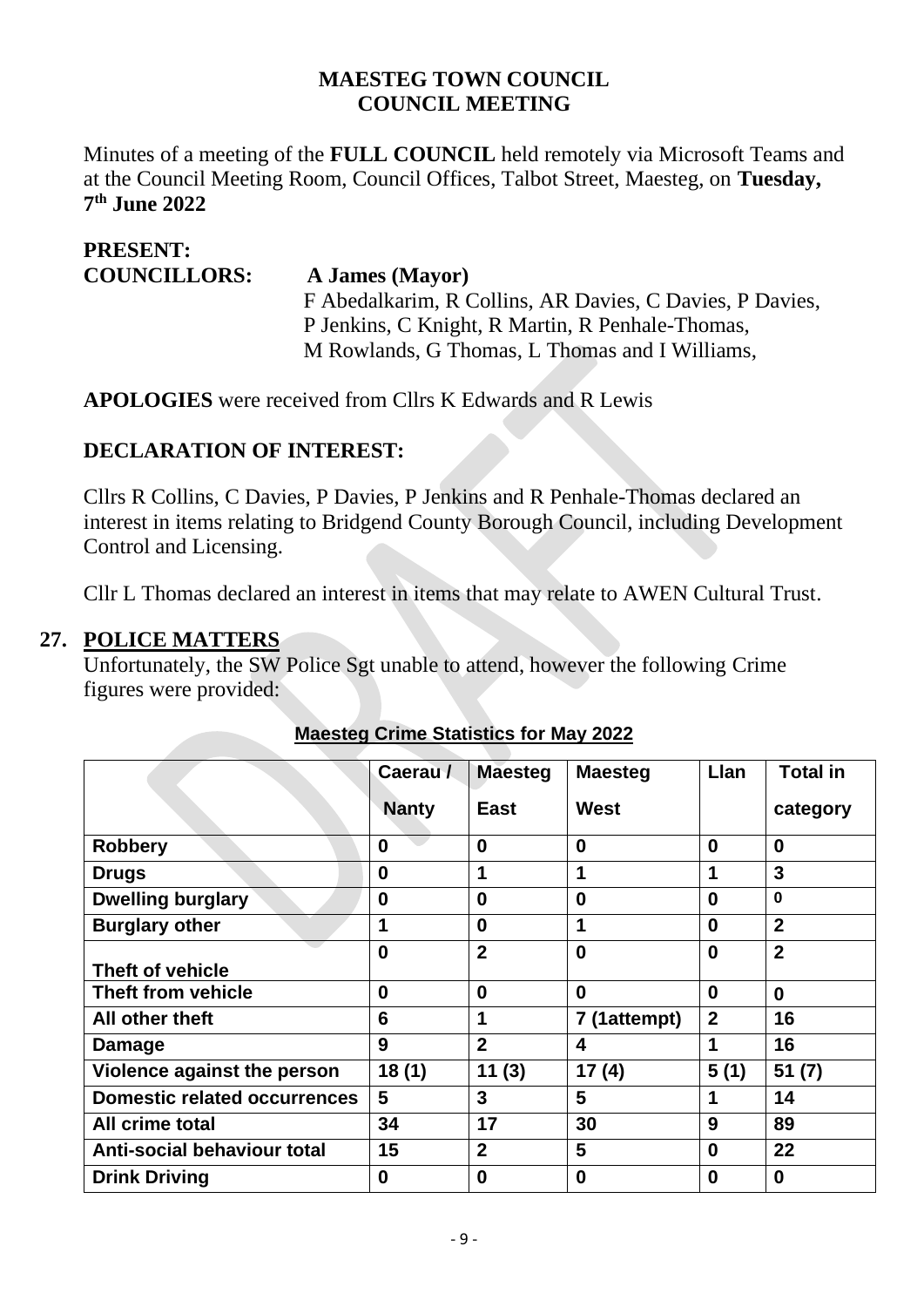# **28. MAYORAL EVENTS**

The Mayor advised that he attended the following events:

- 28<sup>th</sup> May 2022 Golden Wedding Anniversary
- $31<sup>st</sup>$  May 2022 Caerau Chemist
- $\bullet$  4<sup>th</sup> June 2022 Jubilee Party in the Sawyers Arms

# **29. MINUTES**

The Following Minutes;

- **Full Council**  $03/05/2022$  emailed to members  $04/05/2022$
- **AGM** 19/05/2022 emailed to members 19/05/2022

copies of which had been circulated to Members, were read, accepted as a true record and signed by the Mayor.

# **MATTERS ARISING**

# **30. MINUTE 539**

# **KEEPER OF THE COLLIERY FUN RUN**

04/05/2022 Email sent to EPM to advise of the preferred website domain to be: [www.keeperofthecolliery.run](http://www.keeperofthecolliery.run/)

EPM advised the website for applications will be live shortly

**RESOLVED:** to note the information

## **31. MINUTE 543 REFERRALS**

• Received a response to the request for a street light at 13 Cross Street: **Response:** I am writing to you in regards to the request for additional street lighting near 13 Cross Street, Maesteg.

We are currently only a maintenance department and therefore we don't have sufficient funding to install and maintain new street lighting.

If this is something that is necessary then it would need to be funded through local community council, if this is something that is feasible we could look at raising a quote to carry out the relevant works

• Dangerous Bridge - leading to Pwll Yr Iwrch from Tesco traffic lights. **Response:** Thank you for your email dated the 3rd May regarding the bridge leading to Pwll Yr Iwrch from Tesco traffic lights that is in poor condition.

The Rights of Way team is aware of this issue, but although the bridge is on the cycle track on this particular occasion the maintenance responsibility lies with the Highway Structures team. Therefore, the referral has been passed to that team with a request that they investigate the situation and contact you directly to let you know what if any action they intend to take to resolve the issue.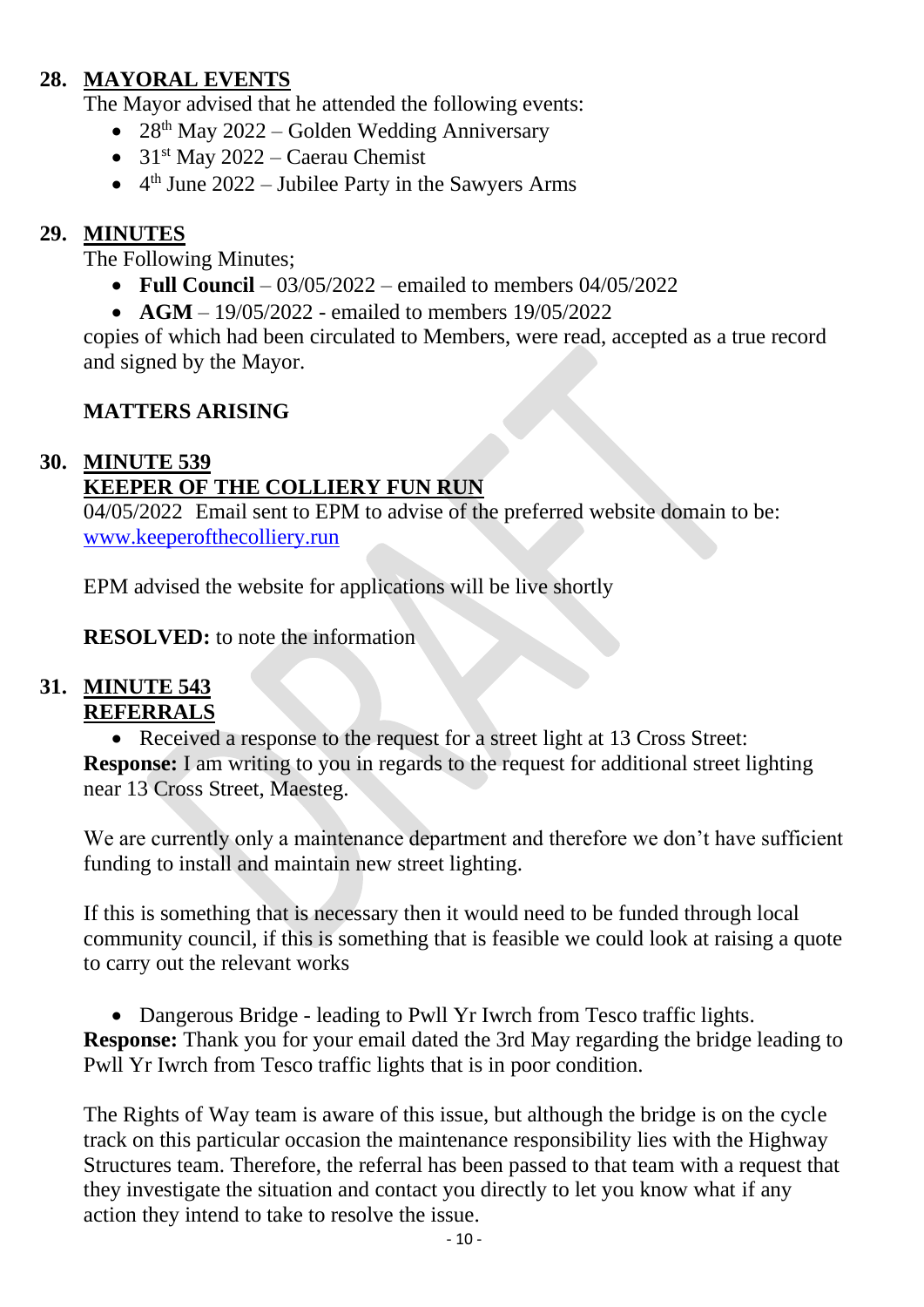Members discussed the responses received from BCBC and request that the Clerk write a letter to the Cabinet Member for Communities regarding the Street lighting issue and to chase the progress of the bridge.

**RESOLVED:** Clerk to write to Cabinet Member for Communities Cllr J Spanswick.

# **32. MINUTE 551 FINANCIAL APPLICATIONS**

Letters of thanks received from the following organisation:

• Kids Cancer Charity Also advised that they have two families going away, one on 15th Aug and one 9th Sept plus they have three families that are seeing and receiving our Play Therapist Treatment

**RESOLVED:** to note the information

# **33. MINUTE 9**

# **PROPERTY/HEALTH & SAFETY COMMITTEE FOR 2022-23**

Cllr Ross Penhale-Thomas wish to rescind my nomination as chair of the property, health and safety committee as per the AGM.

Members discussed the position of Chair of the Committee;

Cllr P Davies **nominated** Cllr F Abedalkarim and was seconded by Cllr R Martin.

Cllr P Jenkins **nominated** Cllr I Williams and was seconded by Cllr F Abedalkarim.

It was **agreed** that Cllr I Williams would be the Chair of Property, H&S for 22-23

**RESOLVED:** Cllr I Williams elected as Chair for Property, H&S Committee for 22- 23

#### **34. MINUTE 11 COMMUNICATIONS COMMITTEE FOR 2022-23:**

Clerk advised that at the AGM no vote was held for the position of Chair of this Committee, an oversight by the Clerk as the Mayor is a committee member.

Members discussed the position of Chair of the Committee;

Cllr A James **nominated** Cllr AR Davies and was seconded by Cllr R Martin, as there were no other nominations Cllr AR Davies elected as Chair of Communications Committee for 22-23

**RESOLVED:** Cllr AR Davies elected as Chair of Communications Committee for 22- 23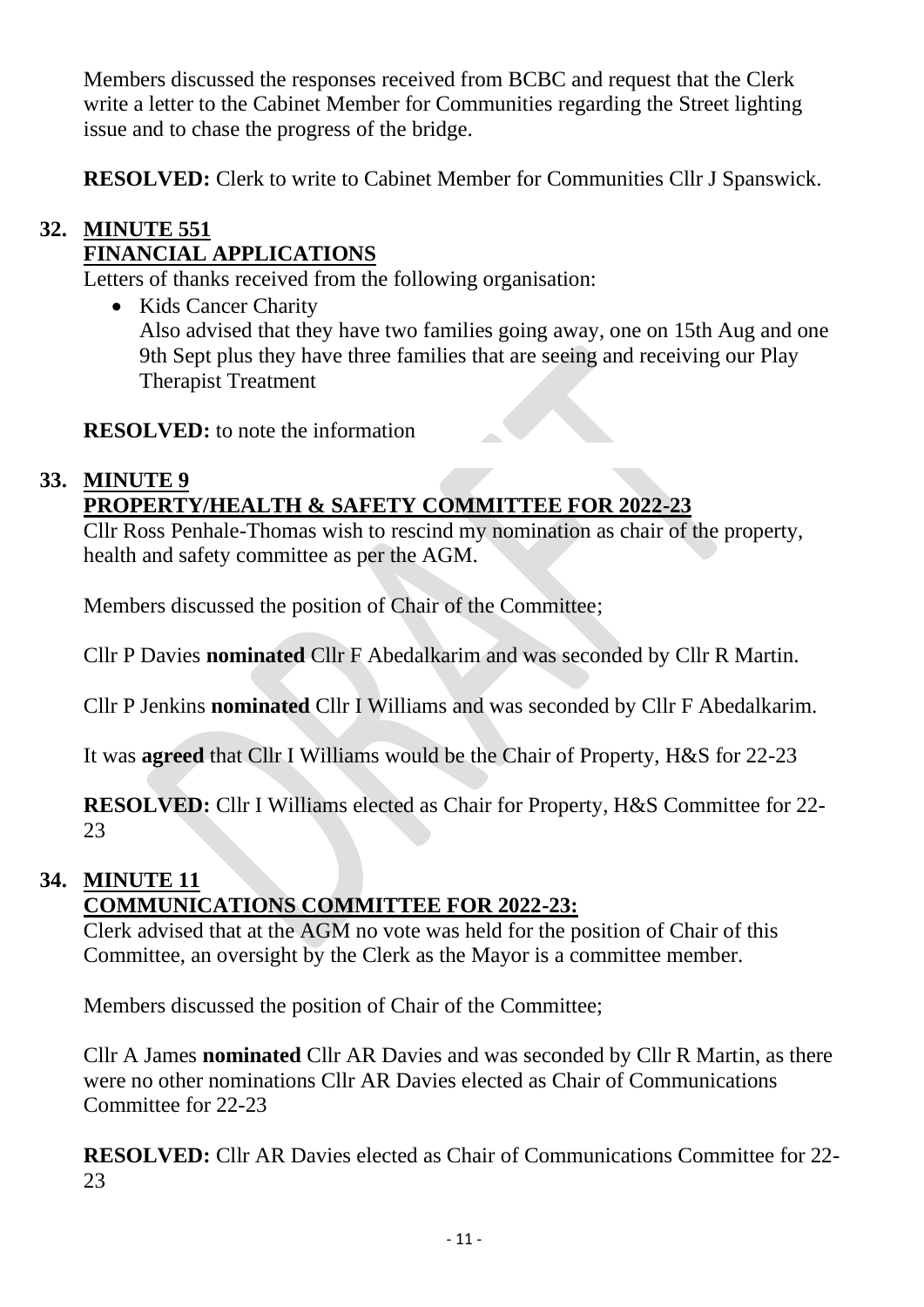# **35. LIST OF PAYMENTS FOR THE MONTH OF MAY 2022**

## **RESOLVED:**

That the tables of **Expenditure (£17,601.19), Income (£331,684.45)** during the month of May 2022; copies of which had been circulated to Members, which included the DD payments, Faster Online Payments and Bank Reconciliation be accepted, confirmed and signed by the Mayor.

Members were also provided with:

- list of payments to be made in June 2022 totalling **£7,870.77**
- A copy of the Receipts and Payments Account which includes expenditure against the budget and the budget remaining.
- An income analysis was also provided.

# **CMO Summary Report – May 2022**

CMO work summary for the month of May have included the following works:

- Weekly building checks that include:
	- o fire alarm
	- o emergency lighting
	- o legionnaires disease
- Weekly bin emptying on the cycle track
- Tidy and Clean public WC
- Repaired leak to disabled toilet and refixed sink
- Inspected and cut the following footpaths:
	- ❖ Fp 2a 6, 20, 23a, 27, 37a, 38, 39, 40, 48, 52, 57, 64, 74, 77, 82, 41, 42, 46, 47 - Overgrowth removed/cutback near Woodlands Terrace and steps by
		- surgery on Woodlands Terrace
- Delivered correspondence
- Delivered dog waste bags
- Cleared the footpath next to Caerau Primary School

Works to be Carried out Next Month;

- Inspect and, where necessary, cut back overgrowth  $-$  Fp 2a, 6a, 36, 41, 42, 46, 47, 57, 62, 64, 72, 77, 82. Areas surrounding Bridge Street and Castle Street.
- Weekly building checks that include:
	- o fire alarm
	- o emergency lighting
	- o legionnaires disease
- Twice weekly bin emptying on the cycle track
- Tidy and Clean public WC

.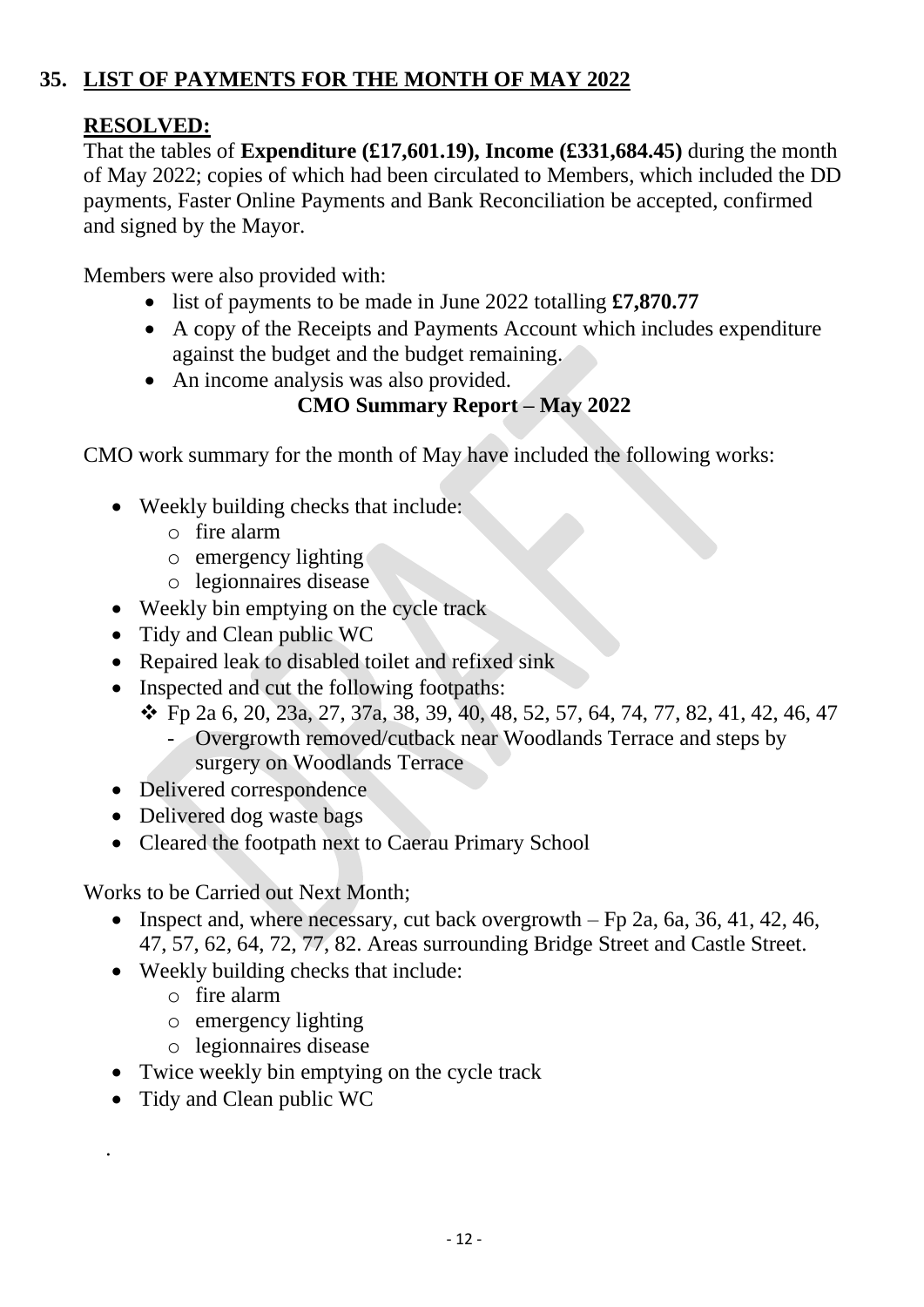### **CORRESPONDENCE**

### **36. DECLARATION OF RESULT OF POLL**

Email forwarded to all members with the results of the local Town Council elections on 5th May 2022. New Council is made up of the following Councillors:

| Caerau (4)                 | <b>Maesteg East (5)</b> | Maesteg West (5)        | Nantyffyllon (3)    |
|----------------------------|-------------------------|-------------------------|---------------------|
| <b>Adam Rhys</b><br>Davies | Fadhel<br>Abedalkarim   | <b>Richard Collins</b>  | <b>Chris Davies</b> |
| <b>Paul Davies</b>         | <b>Keith Edwards</b>    | <b>Rosemary Martin</b>  | Rob Lewis           |
| <b>Andrew James</b>        | <b>Phil Jenkins</b>     | Ross Penhale-<br>Thomas | <b>Gavin Thomas</b> |
| Matthew<br>Rowlands        | Christine Knight        | Leighton Thomas         |                     |
|                            | Idris Williams          | <b>VACANCY</b>          |                     |

**RESOLVED:** to note the information

#### **37. NEWSLETTERS / FLYERS / BRIEFING NOTES/ CONSULTATIONS**

Emailed to all Councillors for information:

- BAVO Unsung Hero Awards Poster
- Insite: The Maesteg Town Hall Newsletter
- Contested and Uncontested results from Election Nominations placed onto website and in outside noticeboard
- SW Police Safer Streets Consultation response due 18/04/2022
- OVW Free Training places for 2022-23 the Welsh Government has decided to offer free places on selected core modules available from the start of May 2022 until 31 March 2023. This is a very generous offer and demonstrates the Welsh Government's commitment to the sector as Councils strive to enhance their capacity and capability in providing high quality services for their communities. The free places now on offer will apply to all councils subject to the funding level not being exceeded this financial year.

Two free places per Council on each of the following training webinars:

- o Council as an Employer
- o Understanding the Law
- o Local Government Finance (Basic)
- o Local Government Finance (Advanced)

Although priority will be given to Council Chairs and Chairs of Finance Committees, Councils can nominate any other Councillors to attend the webinars. Additionally, the Welsh Government has also provided funding for 2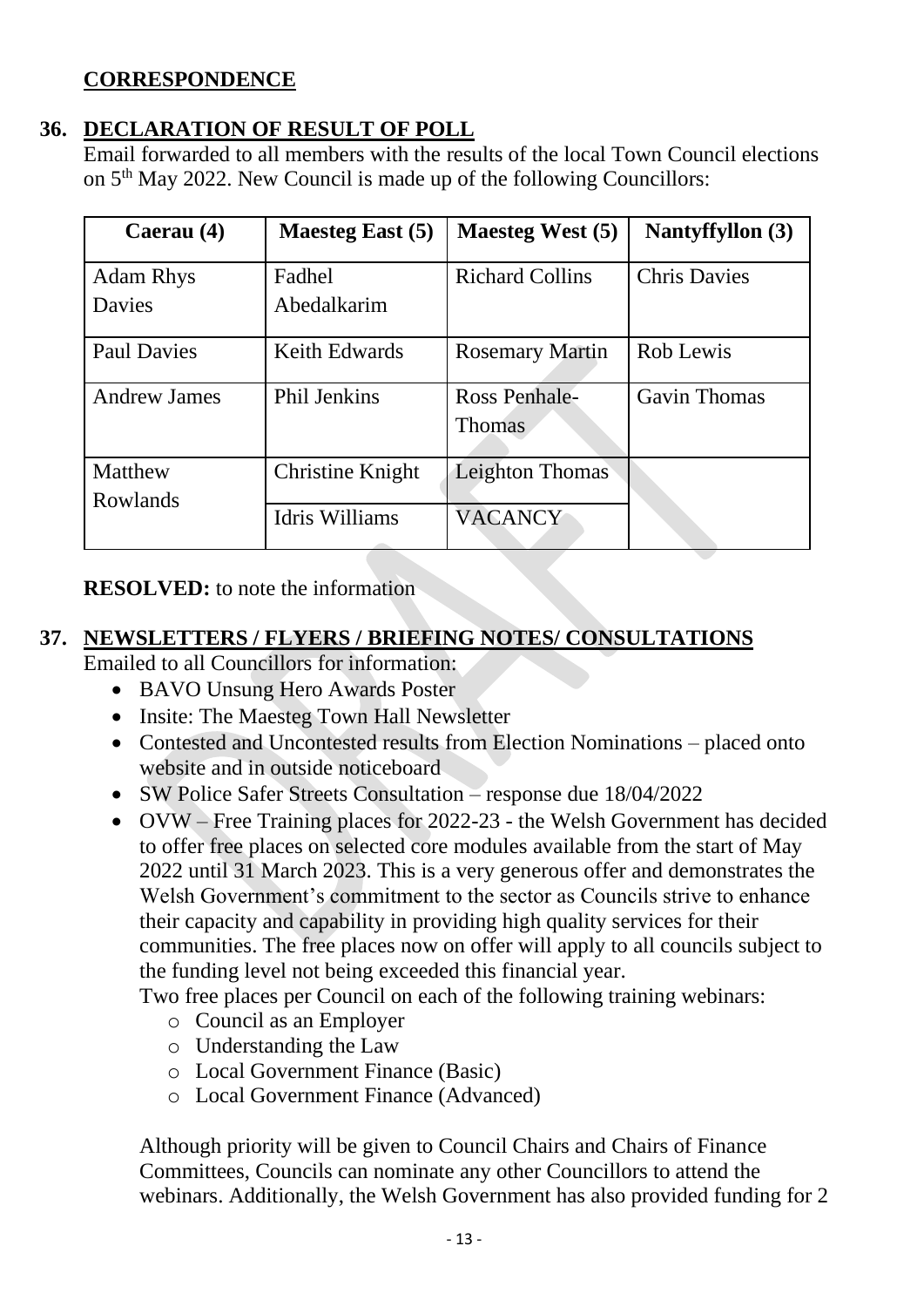free places per Council on our **Code of Conduct training webinar**. Members also emailed an overview of all training provided by OVW.

- Updated Traffic Order for Maesteg bus station placed onto website
- Welsh Blood Service request to advertise the donation session: 27th May 2022
- OVW Training schedule June 2022
- Curtain Up Youth theatre concert poster

**RESOLVED:** to note the information

# **38. ATTENDANCE FIGURES 2021-22**

Members Attendance Figures for 2021-22 have been emailed to all members and a summary of the figures has been placed onto the website.

**RESOLVED:** to note the information

# **39. RESPONSE TO REFERRAL – sent in March 2022**

• Complaint received that from September 2022 there will no longer be any home to school transport for those attending Ysgol Cynwyd Sant. Clerk has requested a response from BCBC school transport.

During the April 2022 full council meeting members were advised by a BCBC member that these letters were sent out in error, below is the official response from BCBC received 18/05/2022:

**Response:** I refer to your email regarding concerns raised by parents/carers following letters they received in respect of the cessation of free home-to-school transport for their child. I apologise for the late response to your enquiry.

I can confirm, that following a review carried out by the local authority's School Transport Team, Ysgol Cynwyd Sant school highlighted a number of pupils whose address details differed to those held on the School Transport Teams database for eligible pupils. Several change of address details were found to fall below the required two-mile policy distance to receive free home-to-school transport. Whereas a number of pupils were correctly identified as being no longer eligible, a number of pupils were issued communication in error, as they retain historic eligibility under the local authority's Home-to-School/College Transport Policy.

Please be assured that these pupils continue to receive free home-to-school transport.

The local authority has since written to the parents of these pupils apologising for this administrative error.

**RESOLVED:** to note the information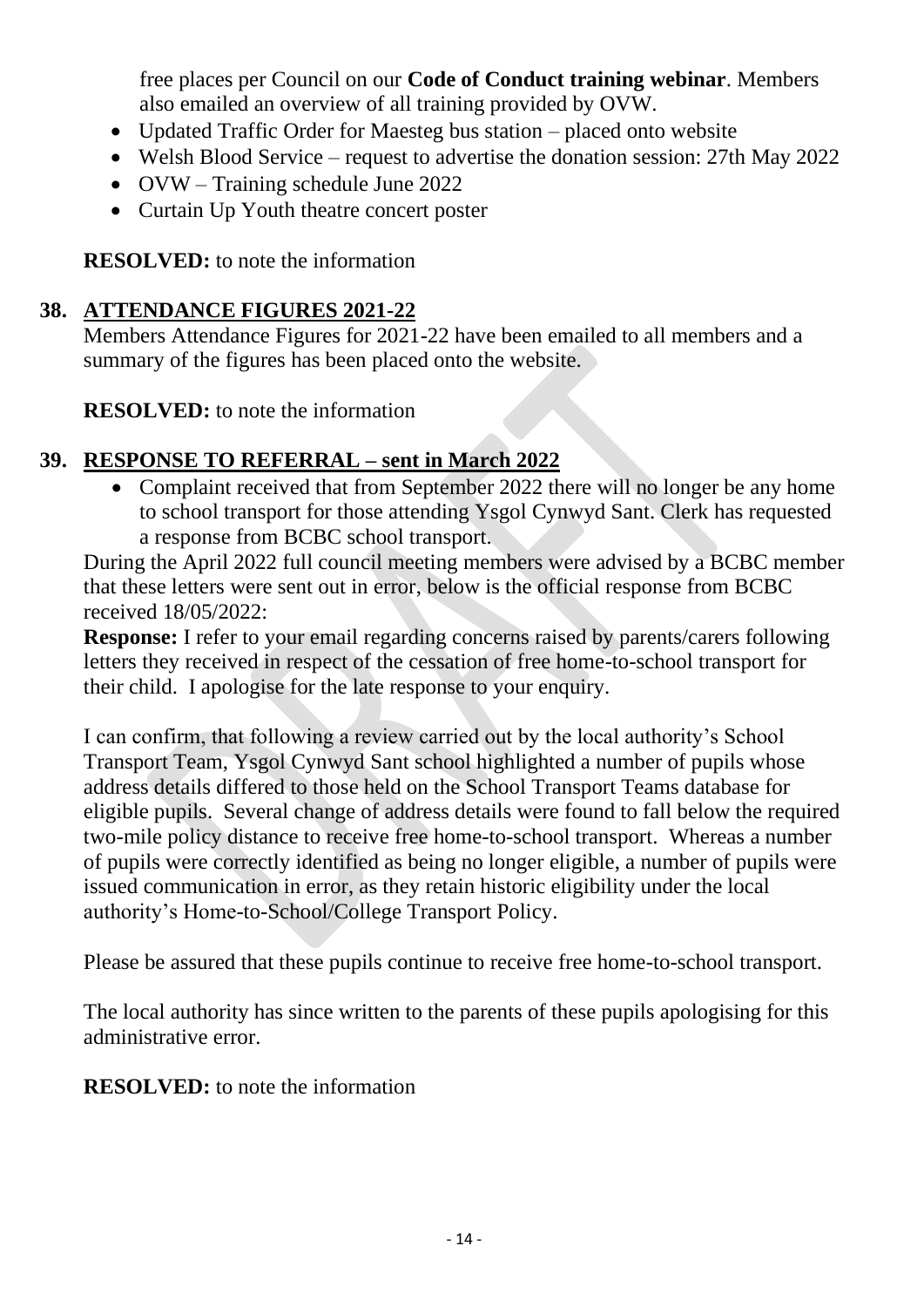### **40. REFERRALS**

• Fencing on cycle track between Cemetery & Maesteg School turning circle - has a number of loose and missing bolts, these need tightening, replacing please.

**Response:** Thanks for your email advising that one of your outgoing Councillors reported issues with the fencing on the section of cycle track between Maesteg Cemetery and the turning circle for the school.

This a route which the Rights of Way team are responsible for so I will make a visit to the site as soon as possible Once the site visit has been completed, I'll be back in touch to report my findings and to advise on any actions that need to be completed.

• Bin on Duke Street – who will be emptying the bin.

**Response:** The bin will be emptied by BCBC on a Monday, Wednesday and Friday.

BCBC Members advised that BCBC move bins regularly to avoid residents placing household waste into the litter bins.

• Coal dram at entrance to Nantyffyllon in need of maintenance

**Response:** To date no response received

• On the steps from Aldi leading down to the bridge the reflective strip is loose causing a trip hazard.

**Response:** To date no response received

• complaint from a lady who lives in Maesteg. 20 Wood Street, CF34 9BB. There is spare ground outside her property what was full of Japanese Knotweed. The council have accepted it as their land as they have twice been out to treat it, last time was about 4 years ago. They treated it twice, told her it needs to be treated 3 times but never came back. She has tried to chase this herself with no luck, keeps getting passed to different people, covid hasn't helped. They haven't done a very good job as the knot weed is now spreading and growing in her garden, her worry is she would never be able to sell her property and it will be massively devalued. I was asked if I could do anything to help or she will have to go to a solicitor. She has been told it was parks and playing fields who attempted to treat the knotweed. Obviously, she is very upset and worried about this situation.

**Response:** Thank you for your e-mail. We have passed this information onto our Parks Superintendent for his attention.

• Rats Greenfield Street, Maesteg

**Response**: Unfortunately, the residents would need to contact ourselves to book this pest control call in as we are required to go through certain triage questions before a call can be raised, we cannot send out the pest control team without their permission.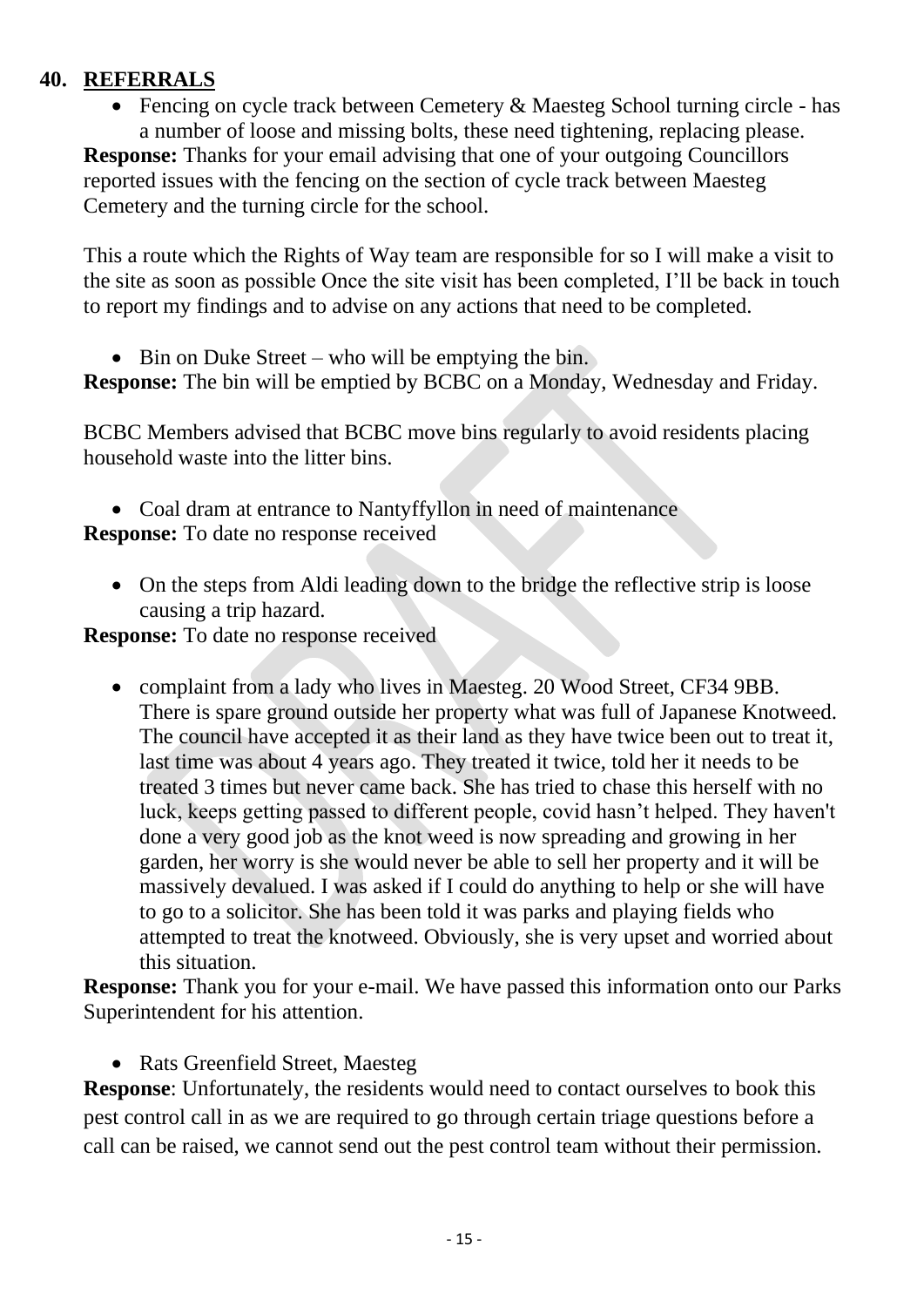• The rubberised soft flooring in the Garth Welfare Park children's play area has various areas which need repair

**Response**: to date no response received

• Foul smelling bin on Commercial Street, Maesteg. The smell in the street coming from that bin is unbelievable, swarming with flies. You can smell it across the road. I opened the bin to see the problem, it's full of black backs. The stench when I opened it took my breath away, they are obviously filling it full of discarded food. At the least they need educating, it's unbearable for anyone living nearby

**Response**: We have arranged for our Cleaner Streets Education Officer to visit the area.

**RESOLVED:** Clerk to chase outstanding referrals

# **41. COMPLAINT OF BUILD UP OF ALGAE & LITTER ALONG LLYNFI RIVER**

Received a telephone call from a resident who is complaining of the following that can be seen from the bridge on Ewenny Road:

• that there is a buildup of algae on both sides of the River Llynfi – this has been reported to NRW

**Response from NRW**: Thank you for your report of algae in the river Llynfi. I attended site and observed some moss on the river bed and small amounts of algae. There wasn't a large build up when I attended site as described in the report, which may be due to the recent rainfall. I checked for any pollution inputs and did not find any. With algae, it is difficult to tell if it is a natural occurrence due to dry weather or because of nutrient enrichment in the watercourse from diffuse pollution sources, although it is often a combination of the two. There may be high levels of nutrients in the river from diffuse sources such as agriculture, or misconnections in the area. As there was no evident pollution in the river, there isn't anything further that we can do regarding this specific event, but we do have a number of projects in the area to improve water quality and tackle pollution inputs. We do carry out proactive farm visits to reduce nutrient runoff from farms, and we also have a misconnections project in Bridgend CBC with the council and Welsh Water, so we will keep an eye on this area and continue to undertake surveys and tackle these issues when we find them. Please continue to report any pollution incidents you see so that they can be investigated

• there is a buildup of rubbish in the river – this has been reported to  $Llynfi$ Rivercare group

**Response from Rivercare Group:** Thank you for your report of litter in the river Llynfi, this will be cleared as part of our routine litter clearing sessions.

**RESOLVED:** to note the information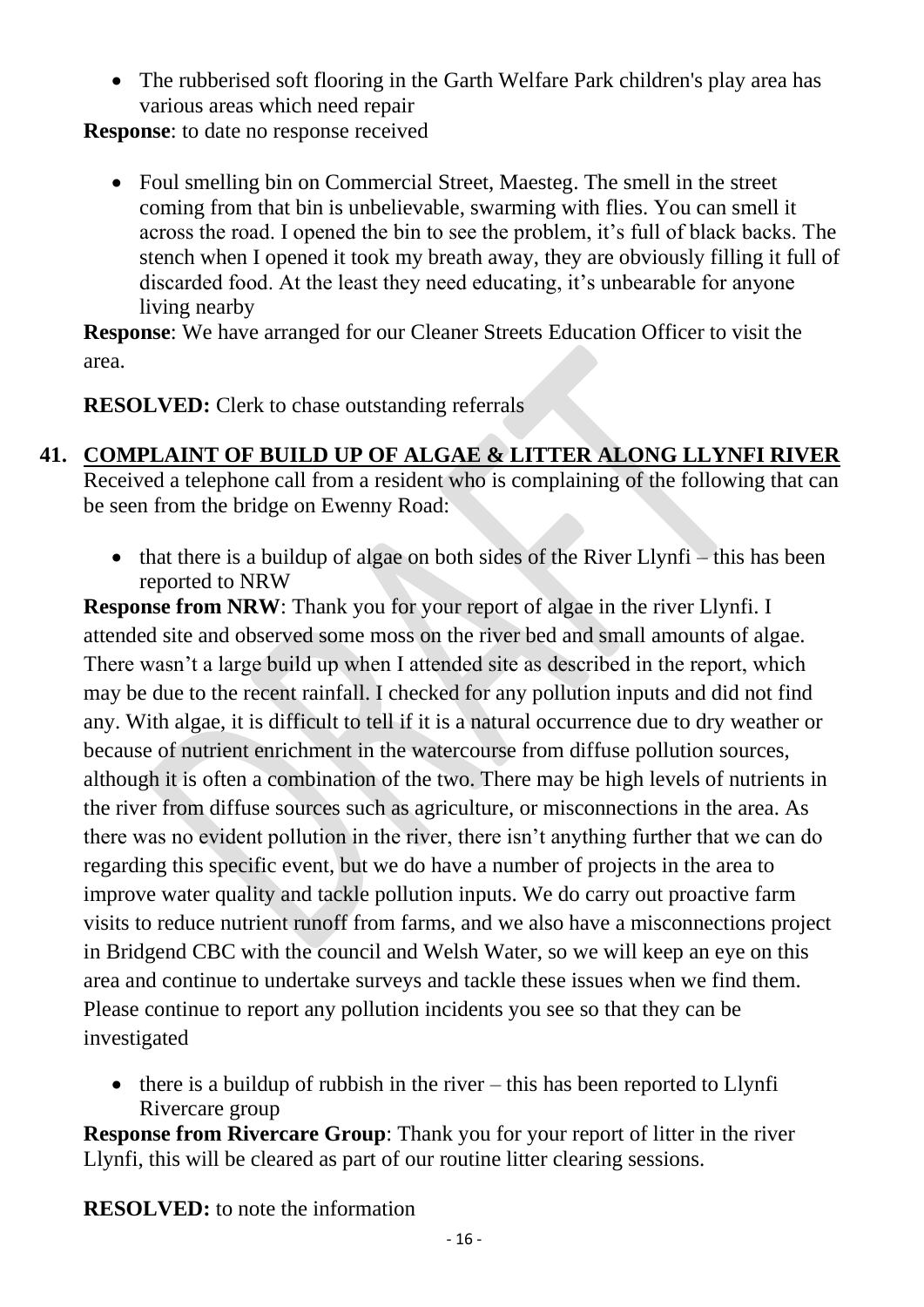## **42. CANCER RESEARCH STREET COLLECTION**

We have in the past been fortunate to use Maesteg Town Council Chamber as a base for our Street Collection where one member is present at all times for others to register and collect materials for this purpose.

We have received a permit from Bridgend County Borough Council for our collection which is being held in Maesteg on Friday/Saturday 17/18 June. We would therefore like to request the use of the chamber from 9am to 4pm on the Friday and 9am to 1pm on the Saturday if possible.

I look forward to hearing from you in the hope of a favourable response. Clerk has advised - currently we do not have access to the front of the building and Western Power have yet to advise how long the works will take. We can provide access on the Friday via the rear of the building however the Saturday will be difficult (I can ask one of the key holders if they can let you in on the Saturday)

Members discussed the request and Cllr R Martin agreed to open the building on Saturday 18<sup>th</sup> June 2022 for the Cancer Research Street Collection.

**RESOLVED:** Cllr R Martin to open the building on Saturday 18<sup>th</sup> June 2022 for the Cancer Research Street Collection.

## **43. LLYNFI ROAD APC TOILET DAMAGE**

Complaint received that the toilet had been removed and there was a trolley inside the unit. Clerk forwarded the complaint and photos to JC Decaux who have attended and advised that the toilet was in the cleaning position and one of their operatives attended to inspect and have rectified these issues.

A member advised that it is showing closed on the unit and a member of public tried to access the toilet and it kept the 20p and said closed.

Chair of Finance asked if there was a confirmed date of when the contract due to end?

Clerk advised that we had advised JC Decaux that we were cancelling the contract in January 2022 and that there was an 18 month cancellation clause, Clerk will check if they have given a date.

**RESOLVED:** Clerk to contact JC Decaux and ask them:

- to inspect the unit and resolve the closed message
- to enquire when the contract ends.

### **44. CHRISTMAS 2022**

BCBC would like to allocate a sum to Maesteg Town Council as a contribution towards their Christmas events programme, this could be used for some form of event and/or towards enhanced Christmas lights for the town centre.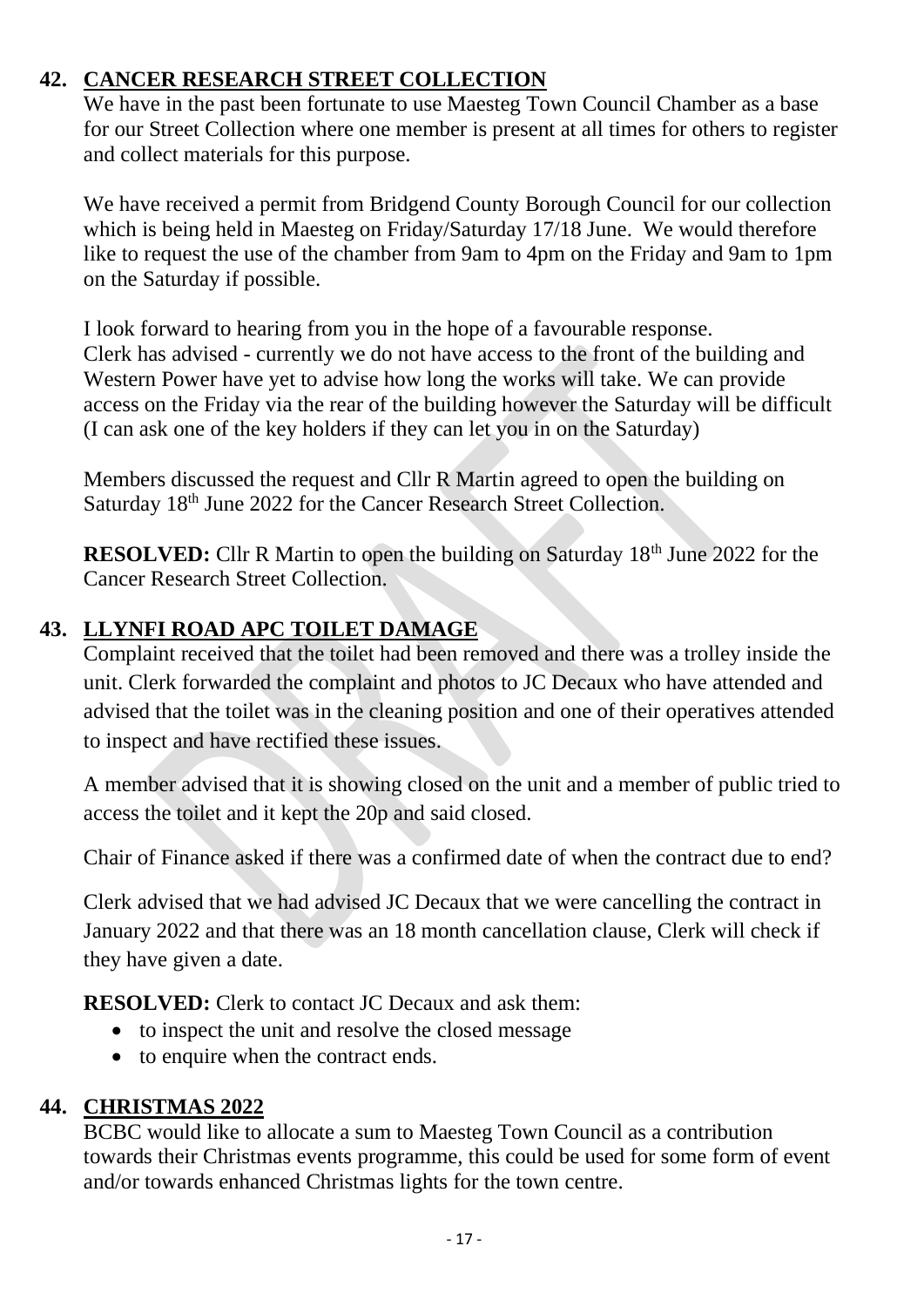Alternatively, you may wish to consider other ideas to help the people and businesses of Maesteg celebrate Christmas in their town centre.

In order to offer a financial contribution, Bridgend CBC may need to apply for Welsh Government funding so an early indication of the event/initiative and contribution costs you will need and how any event will be delivered would be helpful.

Members discussed the generous offer from BCBC and agreed that the Events Committee need to start discussing Christmas 2022. Members felt that the Santa Selfie Grotto worked well in 2021.

Members also requested that the Projects Committee also meet to discuss further projects.

# **RESOLVED:**

- Events Committee to meet
- Projects Committee to meet

# **45. WI-FI IN CHAMBER**

The company have finalised the route with the BCBC Conservation Officer and will not require listed building consent. However, the finalised route will need to go through the Chamber door (to the immediate left when entering the front of the building), a locksmith was required as we couldn't find the key for the door. He managed to get the lock out and is unable to source a replacement as they are no longer in production.

Following a site meeting with the BCBC Conservation Officer a compromise has been made and the locksmith is at the building on 07/06/2022 to resolve the issue.

**RESOLVED:** to note the information

# **46. PUBLIC TOILETS – REQUEST FROM CLLR G THOMAS**

With the council agreeing to terminate the contract for the supply of toilets in the main carpark, it is essential that the council consider alternative provision of public amenities before this facility is removed. I would like to propose that the council look into converting the store room downstairs in the basement (the one adjacent to the current toilet, which has outside access) into a public toilet facility. With the facilities in the next room, it should be relatively cost effective to convert given we will be saving over 40K a year on the existing contract, and we now have a new storage facility at Heol-ty-Gwyn. This would provide much needed permanent amenities in the market square and the nearby bus station. Please can I request that the property committee meet and add this to their agenda at their earliest convenience.

Clerk advised that once the Town Hall re-opens there will be public conveniences available during opening hours. Additionally, should Maesteg Town Council decide to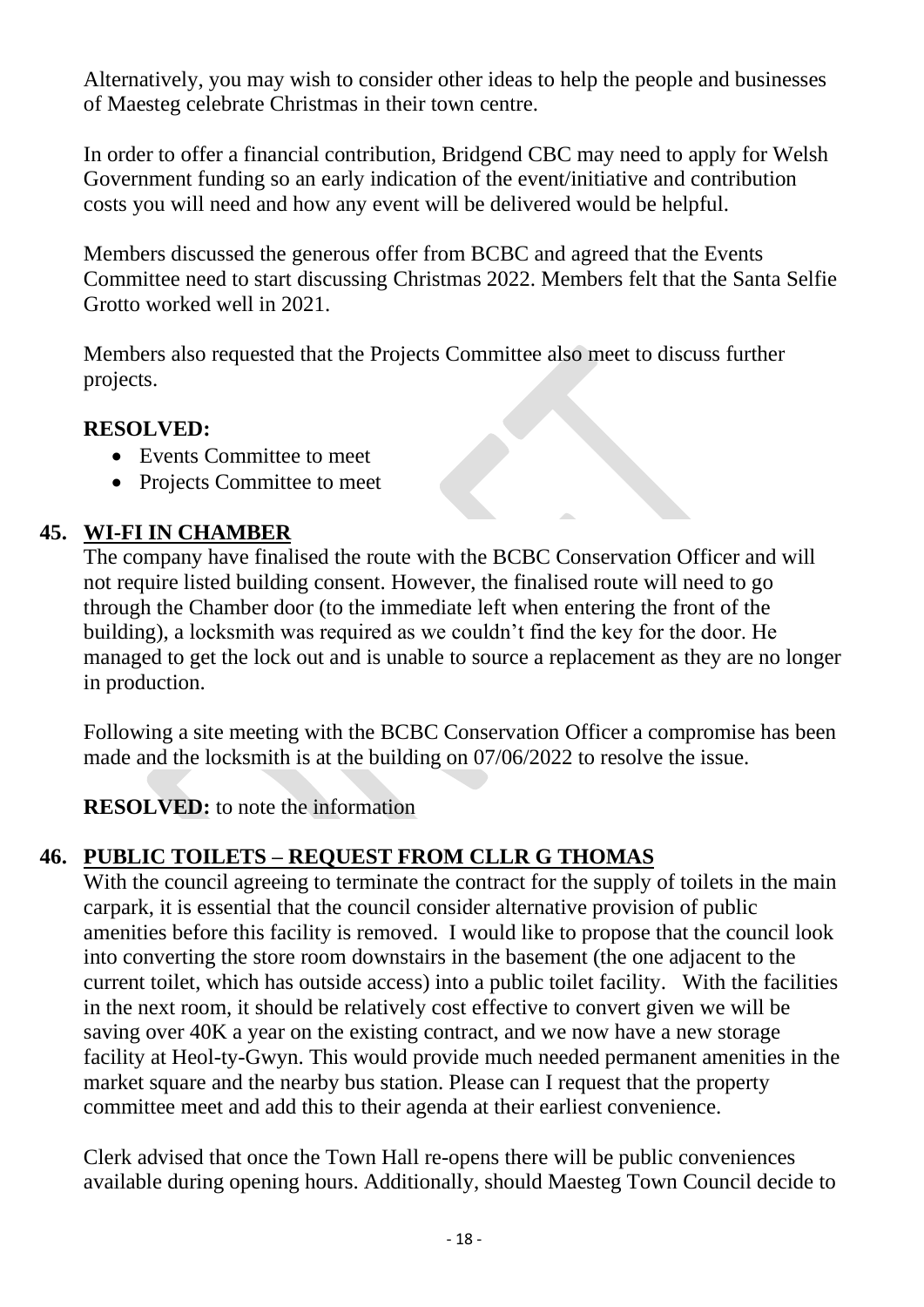transform the outside store room into public toilets then Listed Building Consent would be required.

Members agreed for the Property, H&S Committee to look into this.

**RESOLVED:** Property, H&S Committee to meet to discuss.

# **47. COMPLAINT**

Complaint from a resident that has mobility problems and needed to go into the framing shop and most of the free spaces are taking up by council that work in the office and could not park anywhere near the shop employees that are working in the street by the framing. The council employees should be encouraged to use the free car parking in Maesteg.

Clerk advised that none of the MTC employees park on the main road and that the complaint should be directed to BCBC.

**RESOLVED:** to note the information

# **48. BUS SHELTER OUTSIDE 46/47 BETHANIA STREET**

The new owner of the property at 46/47 Bethania Street has contacted Cllr R Penhale-Thomas regarding the bus shelter directly in front of the property which is causing issues.

BCBC tell me it belongs to Maesteg Town Council.

Can we seek an agreement in principle that it can be removed so long as it's in a more suitable location along the bus route?

Members deliberated this request including where could the shelter be moved to? Clerk advised that BCBC and First Cymru would need to be consulted as it is linked to the bus route. It was **agreed** to consult BCBC and get costings for moving the shelter to another bus stop along the route. Once costings are agreed, Maesteg West members should visit the area to look into an alternative location and to consult with the residents.

**RESOLVED:** Clerk to enquire with BCBC for costings to move the shelter to another suitable location along the bus route.

## **49. GRANT MONEY BCBC - OUTSTANDING MONEY OWED TO BCBC FROM 2014**

BCBC have advised as an update, the new Transforming Towns, placemaking programme is not yet active. We are hopeful that in the coming weeks we will be in a position to proceed with the programme and I will let you know as soon as I have further information.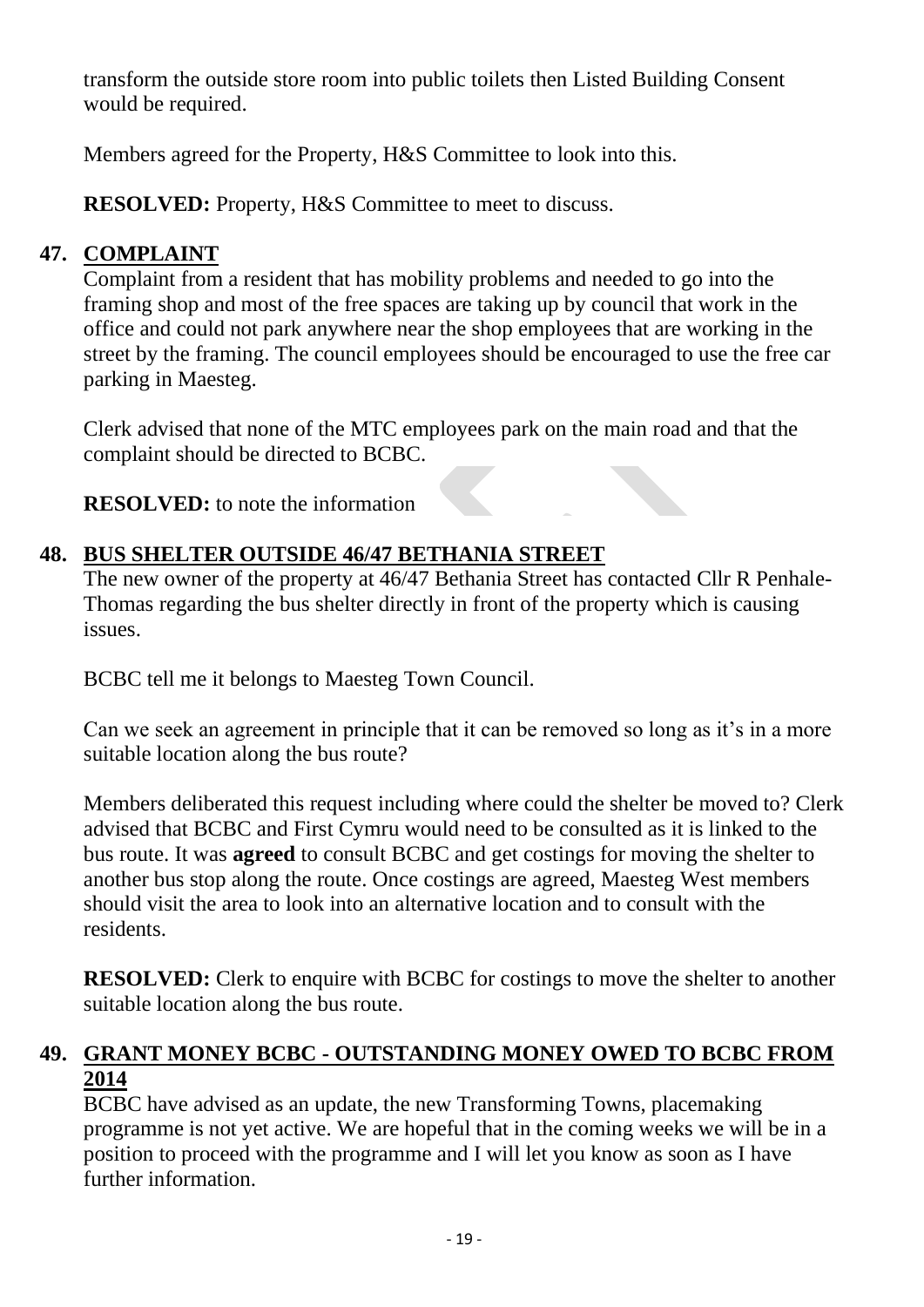In the meantime, I do need to bring to your attention an outstanding historic debt against the Locals Authority that was picked up during our evaluation of the Town Council's application.

From what I can ascertain an invoice (Ref- EPHWI07996 ) was raised 12 October 2018 for £29,436.63 which related to a pelican crossing project at the Garth and works associated with the projects design, construction, and services. This remains outstanding.

I appreciate that you may not be aware of this project and thus the associated debt, yet in order for us to go forward with any potential grant aid, a way forward needs to be agreed the existing debt.

Clerk has advised BCBC that previously members were advising that the debt had been paid as it was BCBC share of the costs that remained

Members discussed this outstanding debt and the Clerk advised that the crossing had been installed in 2014 and no paperwork could be found apart from a number of discussions at full council meetings from 2011 onwards. Clerk also advised that MTC were unable to locate the finance files for 2014 and are unable to trace back with the bank any further than 5 years. It was **agreed** that the Chair of Finance contact BCBC to resolve the issue.

**RESOLVED:** Chair of Finance contact BCBC

# **50. AGENDA ITEM 9 - CO-OPTION VACANCY**

Members were provided with 3 applications for the co-option vacancy for Maesteg West Ward. Clerk read out all the applications at the meeting.

# **APPLICANT 1 – JOHN HUGHES**

Please receive this letter as an application for the vacancy of Councillor for the Maesteg West Ward.

I set out below the three elements that were noted in the advert, placed on the Maesteg Town Council website:

The contribution that I believe I could make to the work of Maesteg Town Council

- An understanding of the procedures of meetings of a Town Council; Experience as a Community Councillor with Llangynwyd Middle Community Council – for the period June 2018 to May 2022 – having also undertaken the role of Chairperson for the period October 2019 to May 2021 and Vice-Chairperson for the period May 2021 to May 2022.
- An understanding of the financial administration of a Town Council: Local Government financial experience – a Chartered Accountant with 23 years' post qualification experience in public sector finance and accounting (plus additional experience beginning April 1987).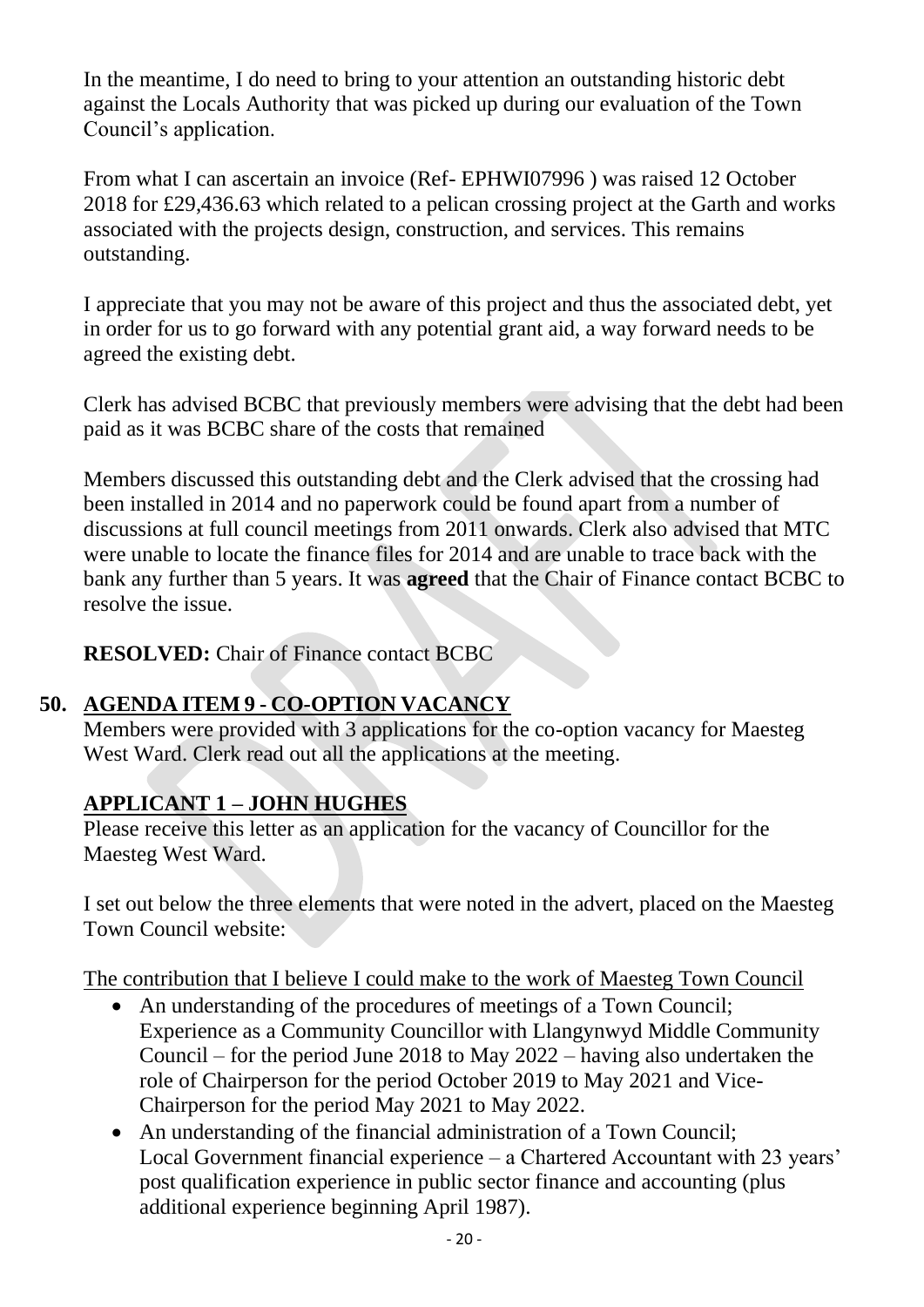- An understanding of working in the public sector in particular Borough and Community Councils; I have been an employee of Bridgend County Borough Council since April 1996 and, prior to that, an employee of Ogwr Borough Council (from April 1987 to March 1996) – in that time I have worked in a variety of roles and obtained experience in senior positions in finance and public sector administration.
- An understanding of local government legislation and administrative practices; As a Senior Accountant, within Bridgend County Borough Council, my role was to interpret statute and case law for the financial benefit of the County Borough Council.
- An understanding of employment law, practices and procedures; Experience gained as a senior trade union representative for over 30 years.

The personal qualities that I would bring to the role of Maesteg Town Councillor

• A commitment to representing the needs of the electorate of Maesteg; Experience of representing the electorate of Llangynwyd Middle Community Council;

Experience of representing Unison (and formerly NALGO) members since 1987 – at Branch, Regional and National levels – I am currently a member of the Convenor Group and Regional Treasurer for the Cymru Wales Region of Unison and Vice-Chair of the Chief Officers' and Senior Managers' Committee at national level (and sit on the Service Group Executive and National Joint Council for Unison).

- Communication and presentation skills to express needs of local residents during meetings and become a voice for the Community and the Town Council; Experience of advocating on behalf of members of a trade union.
- Financial acumen: A Chartered Accountant with 23 years' experience of public sector finance and accounting.
- Interpersonal skills: Experience in negotiating, empathy and understanding,

# My availability for attending meetings

• I would be able to attend meetings of the full council and any sub-committee that I would be nominated / elected to; Experience of on-line virtual meeting applications – e.g. Teams, Zoom, Skype, GoToMeetings, Google.

Reasons for wanting to sit on Maesteg Town Council

- As I hope I have set-out, I am an advocate for giving something back and working for the community.
- I wish to be able to contribute further to the electorate and citizens of Maesteg and those of the Llynfi Valley.

Yours faithfully,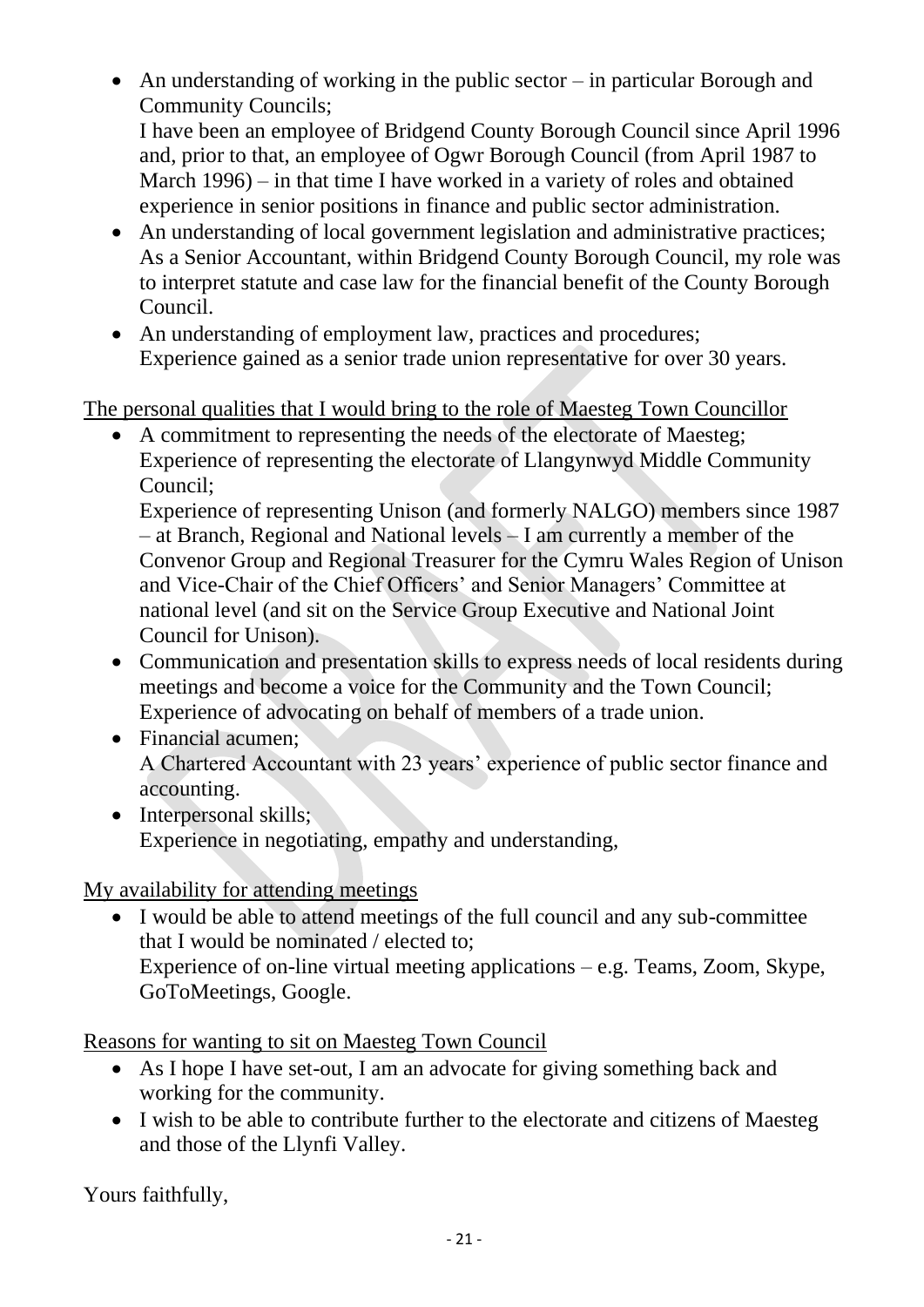John Hughes (signed and sent via e-mail)

#### AND CV:

A Chartered Accountant, working in the public sector, with 23 years' post-qualifying experience and a Registered Welfare Officer, with 17 years' post-qualifying experience. I am a senior local government professional with a wealth of experience spanning finance and administration (e.g. electoral services); together with considerable direct experience of trade union participation at local, regional and national levels. I have a thorough respect for the concept of local democracy.

#### Participation in organisations / political or social activity

Labour Party – delegate to the Ogmore Executive Committee; formerly Treasurer, Llynfi Valley Branch. Co-operative Party – National Executive Committee member; Wales Executive

Committee member; former Secretary to the Ogmore Constituency Party (now merged).

#### Trade Union Activities

Unison – currently Cymru Wales Treasurer and a member of the Cymru Wales Convenor Group of Unison; National Vice-Chair of the Chief Officers' and Senior Managers' Committee; National Service Group Executive Committee member; National Joint Council member; Cymru / Wales Local Government Committee member; 34 years' experience as a branch activist.

#### The Co-operative Group

National Members' Council – elected member for the Cymru / Wales constituency; member of the National Members' Council Senate; Chairperson of the Member Value and Business Performance Committee; member of the Non-Executive Directors' Fees Committee.

School Governing Bodies

Garth Primary School and Plasnewydd Primary School.

#### Directorships – current and previous

Bridgend Lifesavers Credit Union – Board Director and Anti-Money-Laundering Officer. Llamau Limited – former director of a homelessness charity for women and young people.

Professional Qualifications and membership Fellow of the Association of Chartered Certified Accountants; Fellow of the Association of Accounting Technicians; Member of the Institute of Welfare – with the Diploma in Welfare Studies.

John Hughes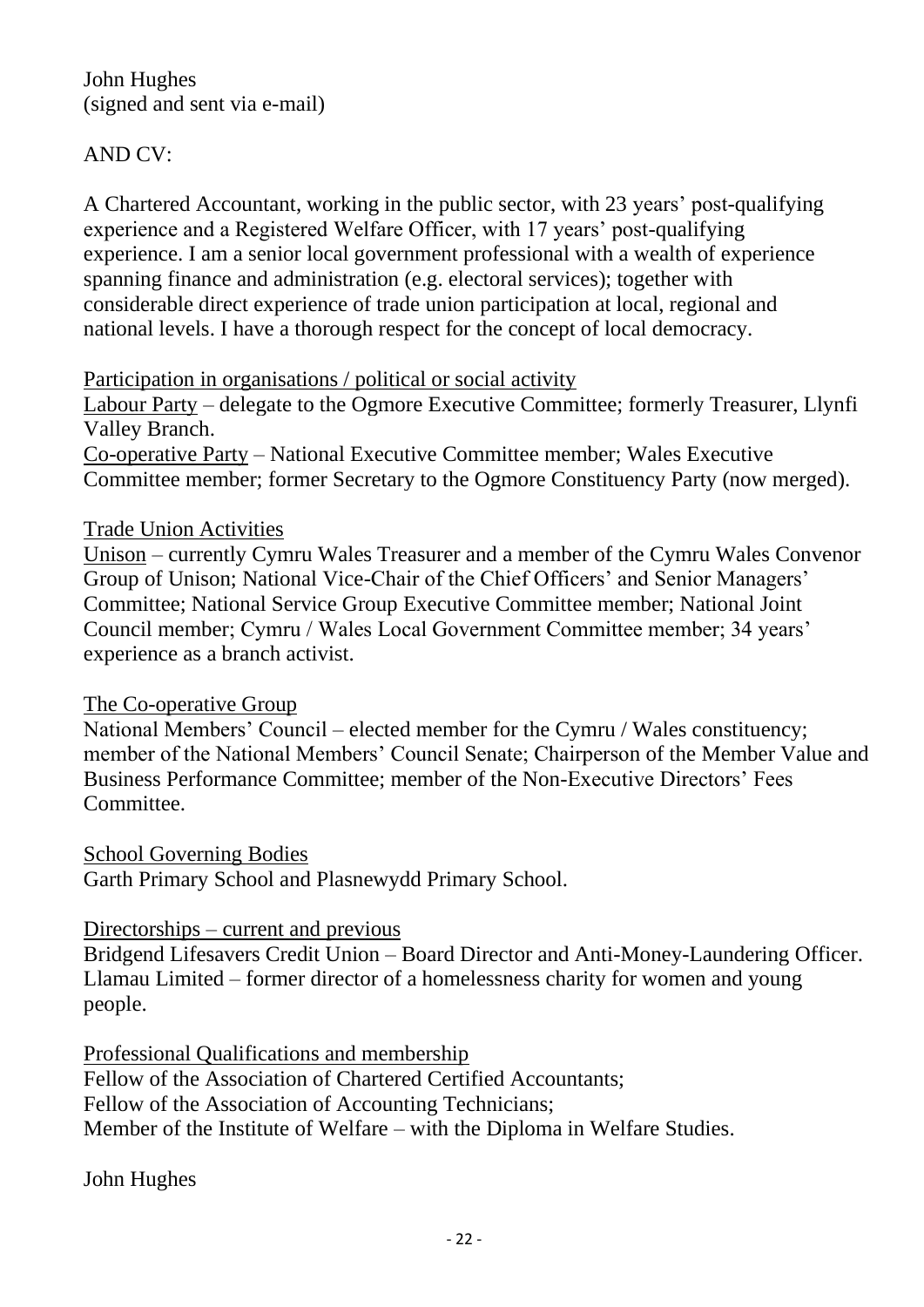# **APPLICANT 2 – KYLE DUGGAN**

I am writing regarding the Vacancy for Maesteg West.

During the lockdowns I have organised litter picking groups in areas that were identified as a problem for litter, which I continue to by myself in problem areas. I also ran a personal online campaign on Facebook to support local businesses which are assets to our community. I have lived in the area for most of my life and have grown up here and am now raising a family of my own.

As a former Bridgend Youth Council and Maesteg Town Council councillor for Nantyffyllon I feel I can bring experience and a different point of view to the council. In 2007 I was awarded a Respect award for taking a stand as a forum leader for Antibullying on the Youth Council.

I have also volunteered and worked in customer service based services, working for BCBC as a youth worker and the Bridgend Mentoring Plus Scheme as a mentor. Although I now work in the finance sector, I am customer service based and I find pragmatic solutions to problems in my every day work.

I have a passion for sustainability and currently in dialogue to see how community orchards will benefit Maesteg as a whole. I have also submitted a motion to my political party which will hopefully be debated at our national conference solidifying the need and benefits they bring to communities. Currently I am developing a social media group with sustainability in mind to engage the public and businesses to work together county wide to ensure less goes to landfill.

As a younger person involved in politics it is vital that our voice and ideas for our communities are heard to ensure and encourage the younger generation, they can make a difference.

I will be able to attend evening meetings although I work some evenings in the week, I will be able to try and arrange time of to ensure my attendance.

# **APPLICANT 3 – GWYN WILLIAMS**

My name is Gwyn Williams and I have lived in the Maesteg area for most of my life. Initially from Nantyffyllon, I now reside in the Maesteg West area. I narrowly missed out on being elected in May in the Nantyffyllon area and would be keen to represent the area in which I now live within. I am formally expressing an interest in the available seat for co-option on to Maesteg Town Council as an Independent member.

I believe I am in a suitable position in which to apply for such a vacancy by already being an active member within the Llynfi Valley community. I am a member of a local choir, volunteer at a local level with community projects and have my own allotment plots. I enjoy keeping active and walking within the community, and on such walks, I have a keen eye for identifying little aspects which could make a significant difference for the betterment of people's lives who reside within our valley.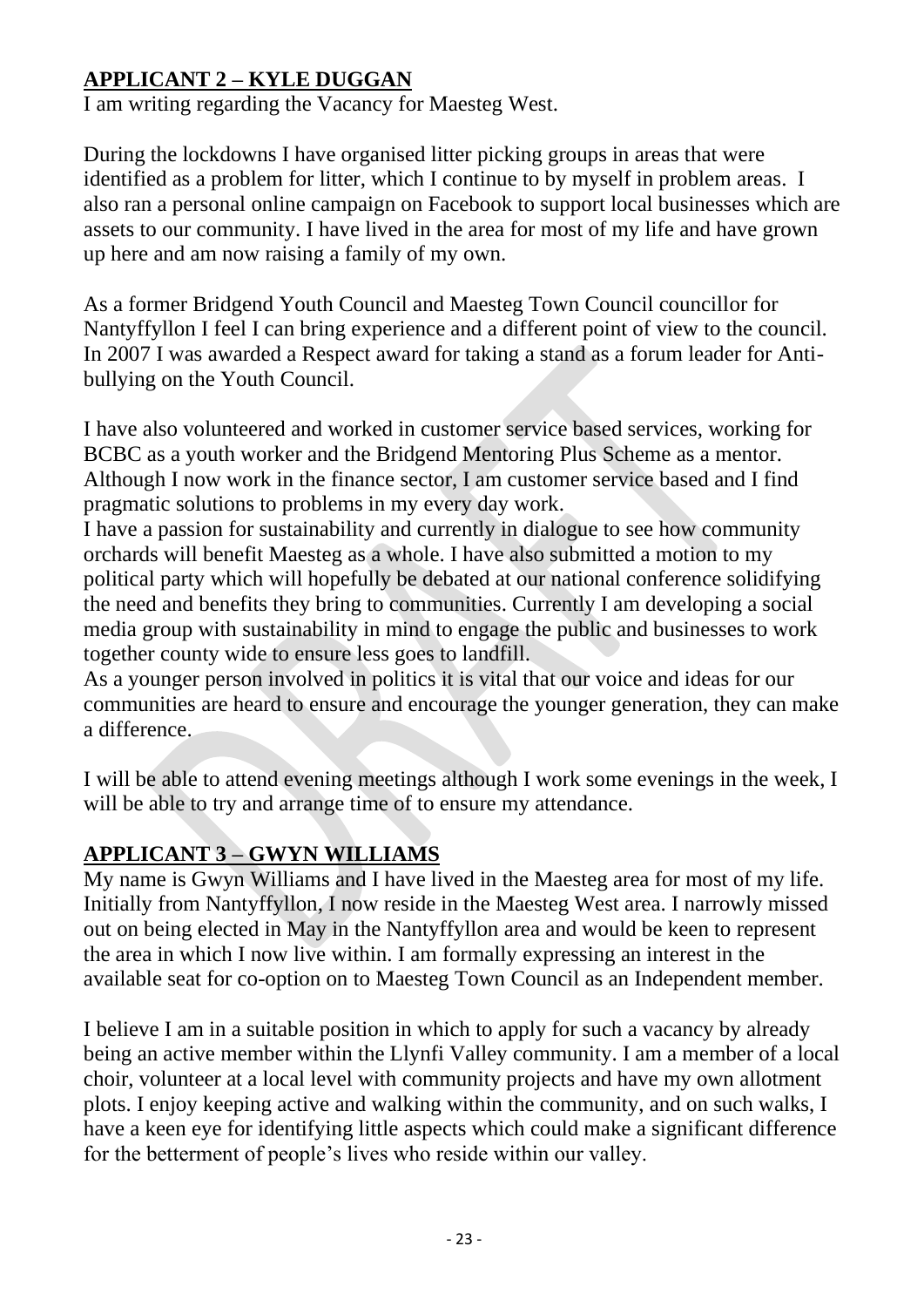I am a passionate member of the community who wants the best for the community in which I live and the people I reside alongside. I believe I can make a difference to the community if co-opted on to Maesteg Town Council with regular attendance and input at council meetings by putting forward ideas in which could benefit the wider Llynfi Valley as a whole.

If members put their trust and confidence in me, I can assure you wholeheartedly that I will give my all in contributing locally to help my fellow colleagues and local constituents. I promise to not just represent Maesteg West but to work hard with colleagues across the Llynfi Valley area to make Maesteg a better place for all to live from Caerau down to Maesteg. Thank you for taking the time in considering my letter of application

Members discussed the 3 applications and voted on the co-option with the following results:

| Name                      | Vote                 | Name                         | Vote                 |
|---------------------------|----------------------|------------------------------|----------------------|
| <b>Cllr F Abedalkarim</b> | John Hughes          | Cllr C Knight                | <b>Gwyn Williams</b> |
| <b>Cllr R Collins</b>     | John Hughes          | <b>Cllr R Martin</b>         | John Hughes          |
| <b>Cllr A R Davies</b>    | <b>Gwyn Williams</b> | <b>Cllr R Penhale-Thomas</b> | <b>Gwyn Williams</b> |
| <b>Cllr C Davies</b>      | Gwyn Williams        | <b>Cllr M Rowlands</b>       | Gwyn Williams        |
| <b>Cllr P Davies</b>      | John Hughes          | <b>Cllr G Thomas</b>         | Gwyn Williams        |
| Cllr A James              | <b>Gwyn Williams</b> | <b>Cllr L Thomas</b>         | Gwyn Williams        |
| <b>Cllr P Jenkins</b>     | <b>Gwyn Williams</b> | <b>Cllr I Williams</b>       | Gwyn Williams        |

Result:

| Name                 | Votes     | Co-opted |
|----------------------|-----------|----------|
| John Hughes          | 4 votes   |          |
| Kyle Duggan          | $0$ votes |          |
| <b>Gwyn Williams</b> | 10 votes  | Co-Opted |

Following the vote, Gwyn Williams has been co-opted to Maesteg West Ward.

**RESOLVED:** Clerk to complete the co-option paperwork

## **51. AGENDA ITEM 10 TO CONSIDER CLLR P JENKINS REQUESTS**

**1.** Please place on agenda, to discuss Mayor's Ball 2021/22 plus Mayor's (Charity) ball for 22/23.

Clerk advised: There will not be a ball for Mayors Charity 2021-22 as there was not a Mayor's Charity committee – there hasn't been a Mayor's Charity committee since past Councillor Steve Smith was Mayor in 2019 – 20. Any decisions to hold a Mayor's Charity Ball is for the Mayor's Charity to decide as they are a separate entity to Maesteg Town Council and is not administered by Maesteg Town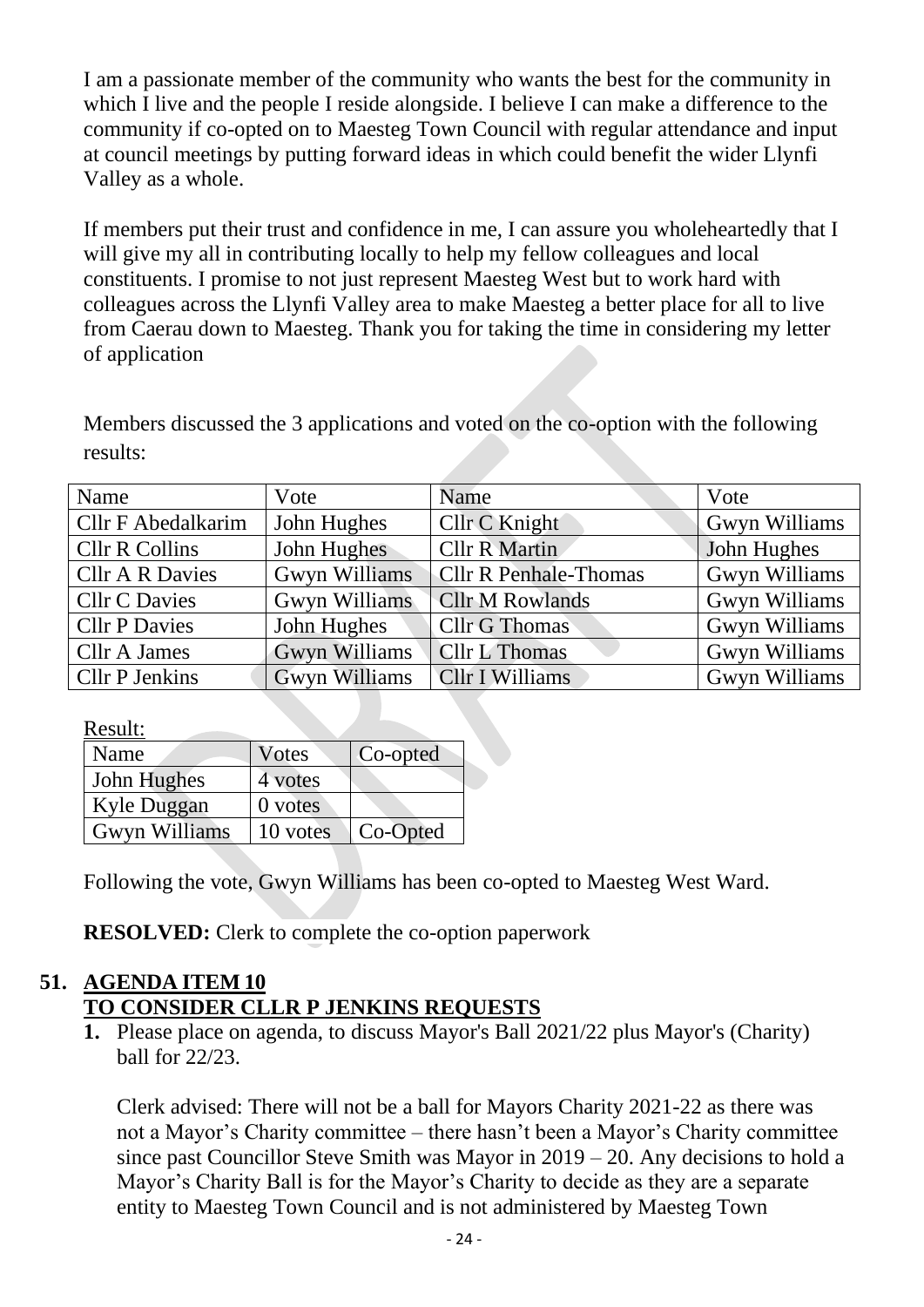Council, therefore any decisions to hold a ball is not one that Maesteg Town Council can make.

Should the new Mayor wish to re-instate a Mayor's Charity Committee that would be for them to decide and to contact the old committee for advice and a copy of the committee's constitution.

Cllr Jenkins advised that he felt that a Mayors Ball should be discussed as a good event for the community.

Members **agreed** to add this to the Events Committee to discuss

**2.** Please can I borrow the gazeboes for my great-granddaughter's 1<sup>st</sup> birthday in June, if agreed could the CMO deliver them.

Cllr Jenkins advised he would like to rescind this request, however members discussed that there should be a policy for renting out the gazeboes that includes the necessary insurance / damage / H&S.

Clerk advised that in the past the gazeboes were given to community groups to use/rent free of charge and that it was the groups responsibility to collect and return the gazeboes. It was **agreed** that the Property, H&S Committee to discuss a rental policy.

**3.** Having just seen on Facebook Cllr Ross Thomas at Side rise congratulating them on investment and expansion, in our valley, would you send on behalf of council our thanks for their investment and commitment to our valley. Furthermore, would welcome talks on any further community involvement they may have in the. Future plus should they wish, the Mayor would be more than happy to attend any event they have planned.

Members discussed this request and **agreed** that the Mayor should send a letter on behalf of the Town Council thanking them for their commitment to the valley.

# **RESOLVED:**

- 1. Events Committee to discuss a Mayors Ball.
- 2. Property, H&S Committee to discuss a rental policy for renting gazeboes.
- 3. Mayor to write letter to Siderise on behalf of the Council.

# **52. AGENDA ITEM 11 TO CONSIDER MAYOR CLLR A JAMES REQUEST**

Please place on agenda, to consider raising the budget for the Ward Specific Funds from £5,000 to £10,000 for 2022-23

Clerk advised that the Ward Specific Funds was created for wards to use on fly tipping removal and to enhance their areas for the benefit of the community. The amount decided was agreed at the budget meeting.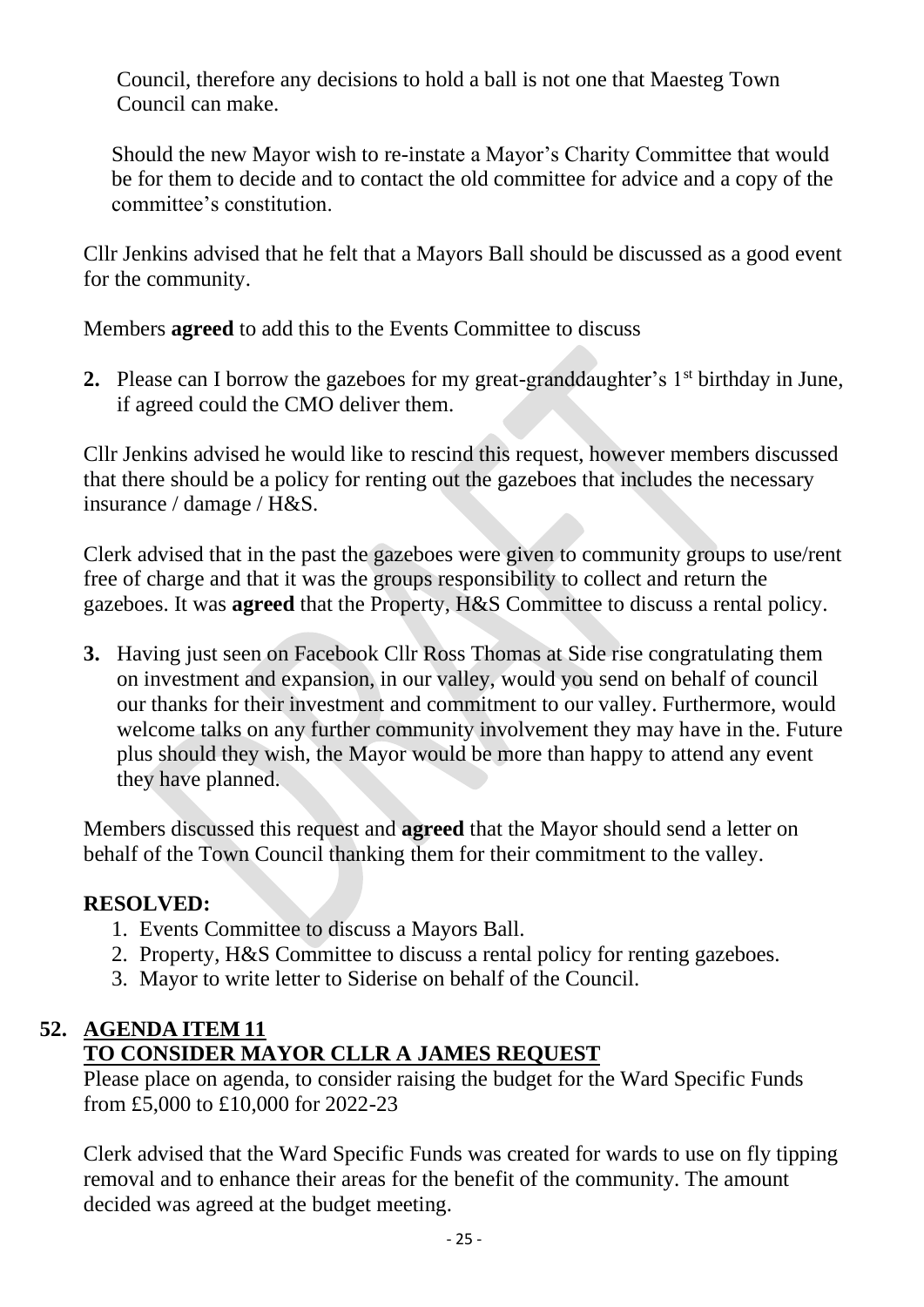Members queried the following:

- why only for 1 year?
	- General request to see if Wards could use further money
- concerns on £40K out of budget
- deviations to the budget set should be discussed by Finance Committee
- will be having an in-depth audit for 2022/23
- all spend is authorised by Council with invoices received and paid in the same way as other payments. The only difference is that the ward members have to agree to the Ward spend before any works can be carried out.

**RESOLVED:** Finance Committee to discuss

## **53. FINANCIAL APPLICATIONS**

Members were provided with application forms from the following organisations:

## **1. MAESTEG MILLENNIUM GROUP 99**

Date on form  $= 24/04/2022$ 

Telephone call received 11/05/2022 to enquire when the grant funding would be agreed as they sent the form recorded delivery at the end of April, Deputy Clerk advised that due to the works outside the building the postmen were unable to deliver post, Deputy Clerk walked over to the Royal Mail sorting office who provided a bundle of undelivered letters. The sorting office advised that if we wanted mail redelivered there would be a cost for this as they are unable to deliver to another property.

Request £480 grant. To assist in financing a local street party for the Queen's Jubilee on 5th June 2022. Have not applied for S137 before and have not included a bank statement.

The application had the group name of Maesteg Millennium Group, however when requesting a bank statement, they advised that there was no such group just a couple of street residents. A number of emails were sent to and forth with the organiser as the application did not arrive at Maesteg Town Council until  $11<sup>th</sup>$  May 2022. It was also noted that on social media they were charging for children to attend the party.

Unfortunately, the application does not fulfil the requirement of the policy as Maesteg Town Council are unable to pay grants to individuals. It has to be paid to a community organisation with a constitution and bank account.

**RESOLVED:** the application does not fulfil criteria of the policy and no grant awarded.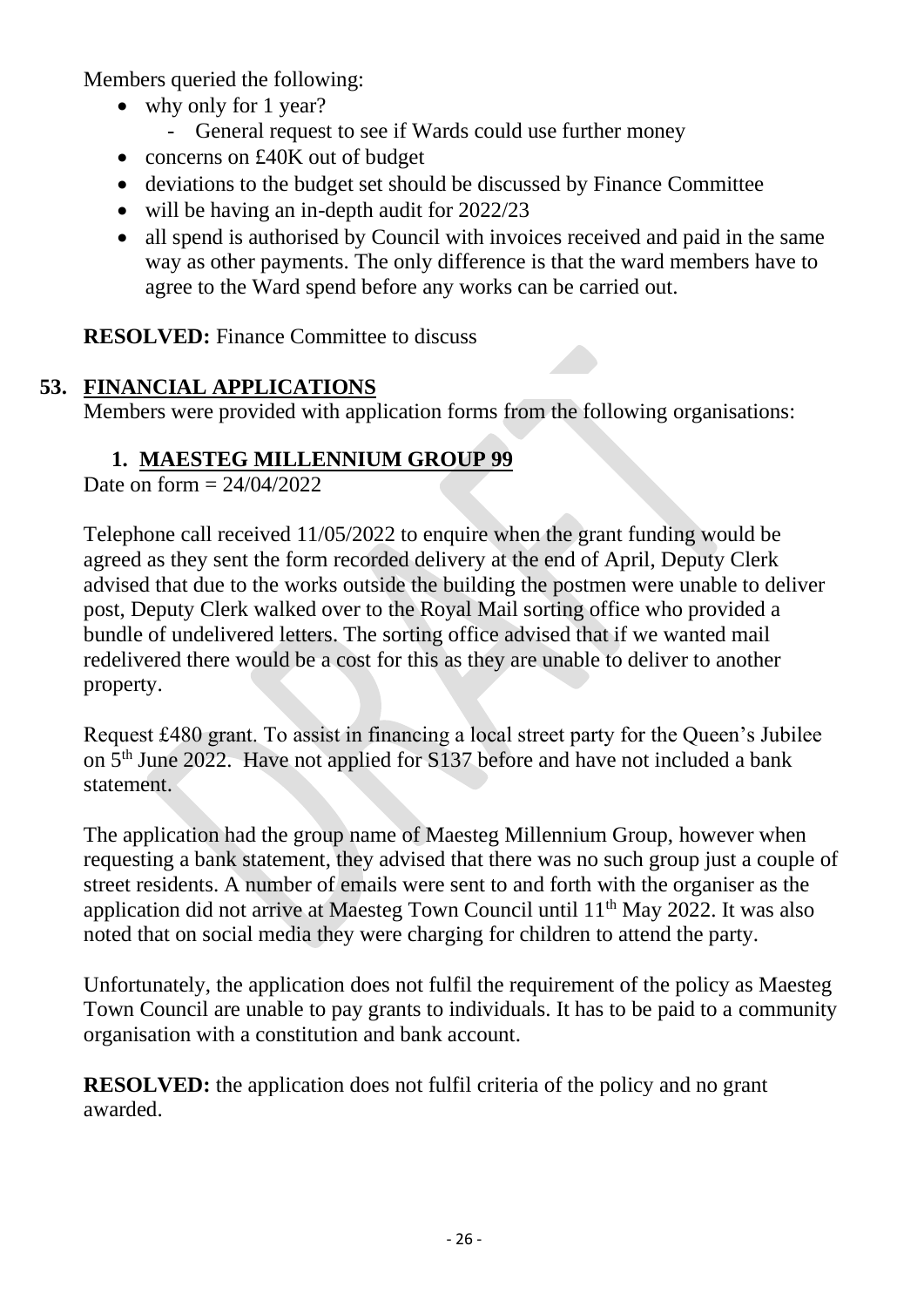# **2. CAERAU ATHLETIC BOWLS CLUB**

Date on form  $= 20/05/2022$ 

Request £500 grant to assist in financing team shirts. Have not applied for S137 before and have included a bank statement.

Members queried whether Maesteg Town Council should also be requesting copies of receipts for the grant to be spent on and it was **agreed** that the Finance Committee should look at the policy.

#### **RESOLVED:**

- 1. Council donates the sum of £500 under Section 137 of the Local Government Act (as amended) to Caerau Athletic Bowls Club
- 2. Finance Committee to look at the policy

### **54. DELEGATES REPORT**

No delegates reports received.

**RESOLVED:** To note the information

**55.** Given the nature of the business and the discussion on recruitment processes it was decided to exclude the public from the meeting as per

# **RESOLVED: THAT THE COUNCIL GO INTO COMMITTEE**

Pursuant to section 1(2) of the Public Bodies (Admission to Meetings) Act 1960 and Local Government Act 1972, ss100 & 102 'Members of the public/press can be excluded by resolution if publicity would prejudice the public interest by reason of confidential nature of the business and arising out of the business to be transacted'

# **57. RESOLVED: THAT THE COUNCIL COME OUT OF COMMITTEE**

### **58. PLANNING**

Cllrs R Collins, C Davies, P Davies, P Jenkins and R Penhale-Thomas left the meeting; therefore, took no part in the discussion on planning proposals.

The following applications had **No Objections**:

| Ref:     | P/22/287/FUL                                                                        |
|----------|-------------------------------------------------------------------------------------|
|          | Applicant: Mr B Preece                                                              |
|          | Location: 3 Cwmcerwyn Cottages Maesteg CF34 9PT                                     |
|          | Proposal: Remove conservatory; construct single storey side/front extension to link |
|          | with front porch; new windows to porch                                              |
| Ask for: | David Netherwood                                                                    |